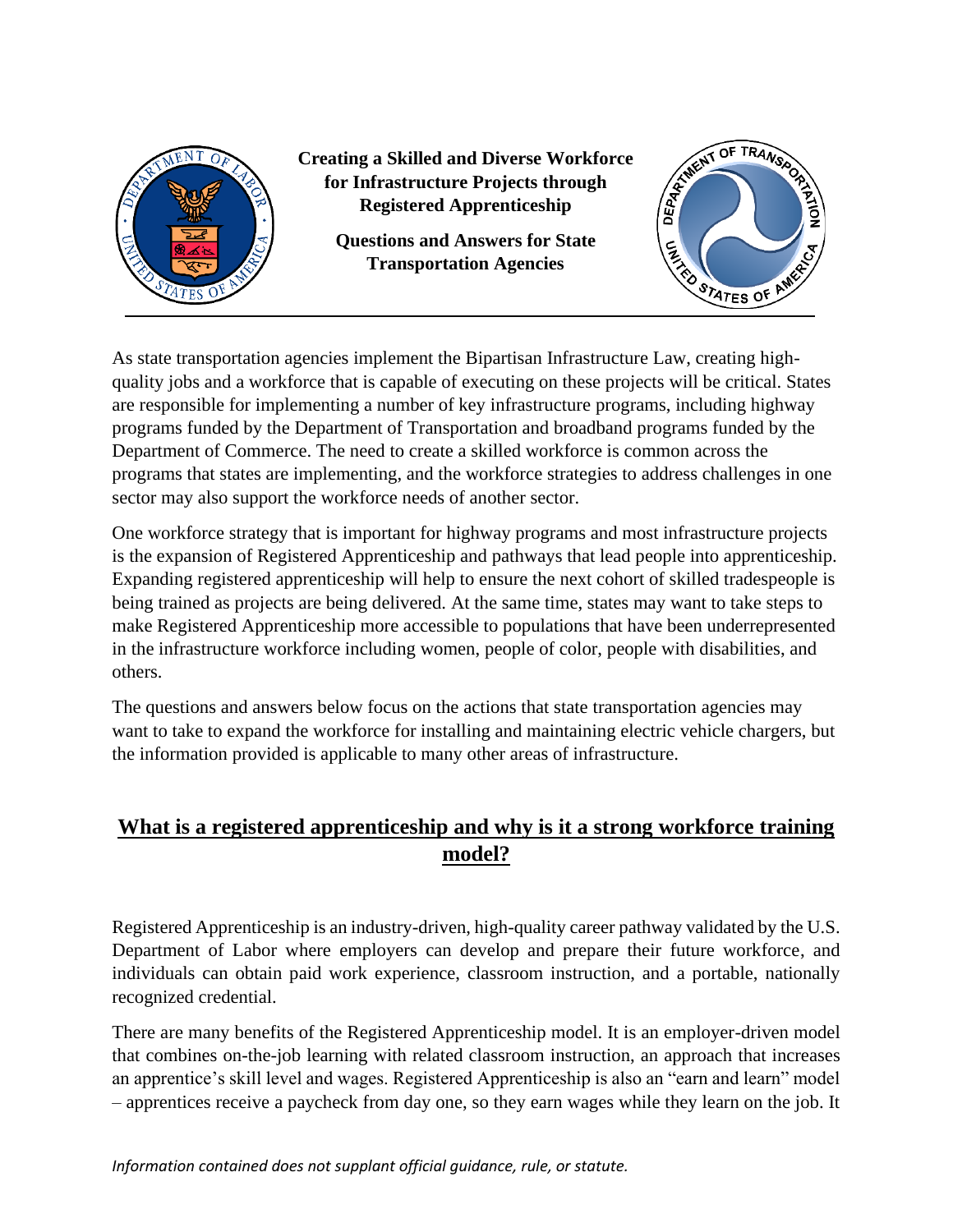is a proven solution for businesses to recruit, train, and retain highly skilled workers. Registered Apprenticeships are not just for the private sector – many federal government agencies, including the U.S. military, have apprenticeship programs.

Registered Apprenticeship is very well-established in the construction trades. There are already tens of thousands of graduates of registered apprenticeship programs in the skilled trades. For electricians alone, there are more than 11,000 apprentices that graduated this year and 100,000 current apprentices across all 50 states.<sup>1</sup>

For more information on Registered Apprenticeship, please visit apprenticeship.gov.

### **What is the role of state apprenticeship agencies? Who is my state office of apprenticeship lead?**

The regulation at 29 CFR part 29, subpart A (titled "Registered Apprenticeship Programs) defines a State Apprenticeship Agency (SAA) as "an agency of a State government that has responsibility and accountability for apprenticeship within the State." SAAs are recognized by the Office of Apprenticeship within the U.S. Department of Labor to register and oversee state and local Registered Apprenticeship Programs (RAPs) and apprenticeship agreements for Federal purposes in their respective state/territory (see 29 CFR part 29). Each SAA provides direct support and technical assistance to program sponsors in designing, registering, and launching their programs; responds to inquiries from interested parties about the RAP model, guides Registered Apprenticeship partners on each phase of developing a RAP, connects employers to training providers, and advises Registered Apprenticeship partners of available funding sources to support RAPs.

SAAs are responsible for registration of apprenticeship programs in over half of the states and territories, the Department of Labor's Office of Apprenticeship is responsible for program registration in the other states. To determine who the state Office of Apprenticeship lead is for each state/territory, individuals can visit the Department's website at: [https://www.apprenticeship.gov/about-us/state-offices.](https://gcc02.safelinks.protection.outlook.com/?url=https%3A%2F%2Fwww.apprenticeship.gov%2Fabout-us%2Fstate-offices&data=05%7C01%7CRidgeway.Andrew%40dol.gov%7C60ca5a4782574f07089a08da44b95bd2%7C75a6305472044e0c9126adab971d4aca%7C0%7C0%7C637897860303769164%7CUnknown%7CTWFpbGZsb3d8eyJWIjoiMC4wLjAwMDAiLCJQIjoiV2luMzIiLCJBTiI6Ik1haWwiLCJXVCI6Mn0%3D%7C3000%7C%7C%7C&sdata=vttE34484QdQRtqpZQai%2BIzTy3usYGmkLlwL7A5EbRk%3D&reserved=0)

### **What steps can state departments of transportation and other state agencies take to expand registered apprenticeship?**

State Departments of Transportation (state DOTs) are uniquely positioned to help expand Registered Apprenticeship for the training of the Electric Vehicle charging workforce and other

<sup>1</sup> Data reported in DOL RAPIDS system plus California, one of several states that don't report to RAPIDs.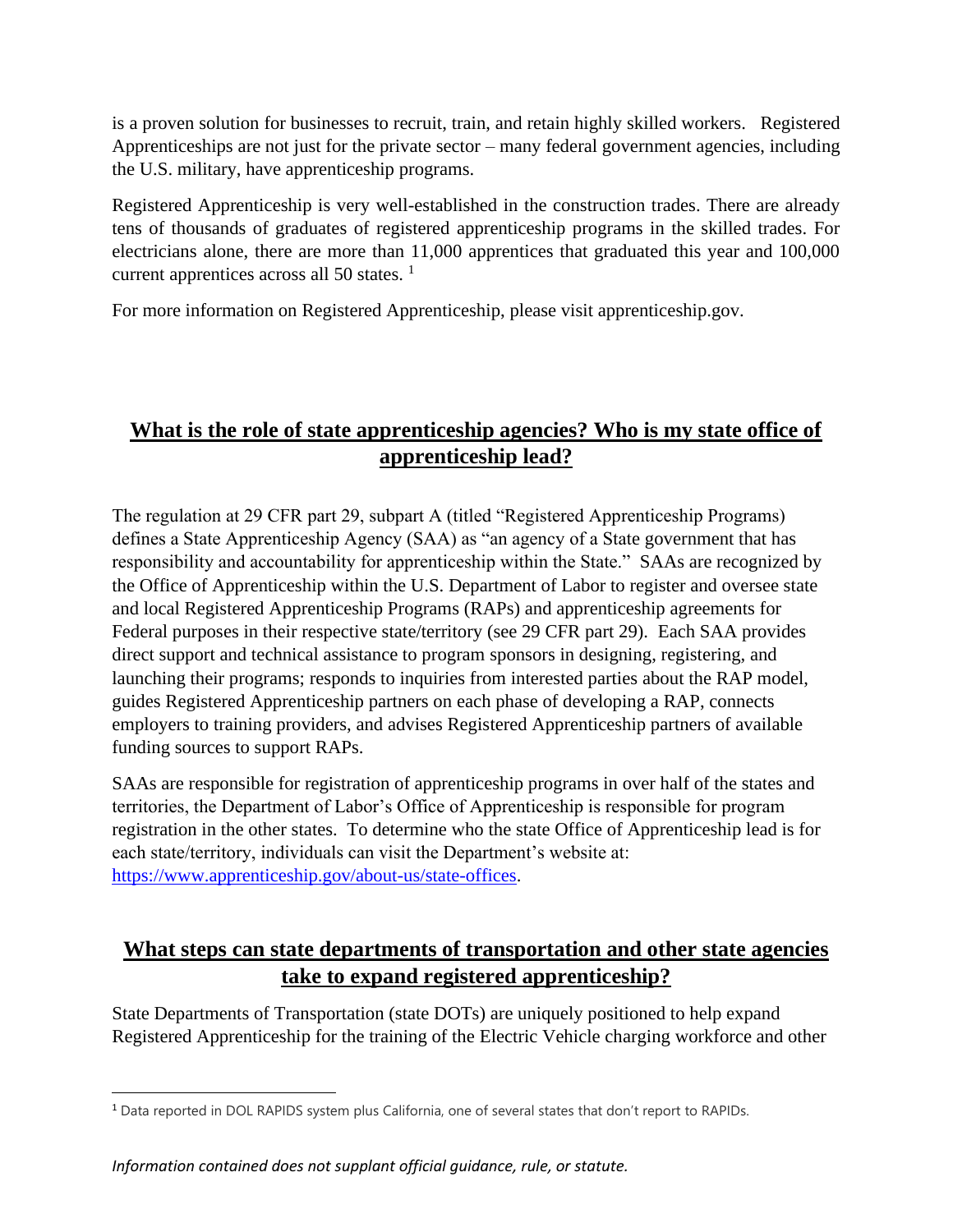workforces critical to infrastructure projects. Below is a non-exhaustive list of ways state DOTs can expand Registered Apprenticeship:

- *State DOT Initiatives* 
	- o Apprenticeship openings are driven by demand for apprentices and journey-level workers, so the best way to expand apprenticeship is to use apprentices and graduates of apprenticeship programs on projects. States can create the demand for Registered Apprenticeship by setting standards in transportation contracting about how many apprentices should be used on the project (e.g. 20 percent of project hours must be performed by apprentices). These are called apprenticeship utilization rates. Apprenticeship utilization rates can also be included as part of a project labor agreement. See question #7 below for information on how combining these apprenticeship requirements with local and economic hiring preferences can increase hiring from economically disadvantaged communities.
	- o State DOTs [can use a wide array of funding](https://www.fhwa.dot.gov/environment/alternative_fuel_corridors/resources/ev_funding_report_2022.pdf) for NEVI and highways, as well as some transit funding, to provide funding to labor-management partnerships, community colleges, workforce boards, community-based organizations, labor unions, industry associations, and others to set up Registered Apprenticeship programs. See the last question below for more information on funding eligibility.
- *State Partnerships:* State DOTs can partner with other agencies to help support program development and design and drive expansion through effective state-based partnerships, including:
	- $\circ$  State Apprenticeship Representatives in every state there is an infrastructure for supporting the development and registration of apprenticeship programs. State DOTs should familiarize themselves with their Apprenticeship counterparts to build out and strategize expansion efforts. To contact your state apprenticeship representative, please visit - [https://www.apprenticeship.gov/about-us/state-offices.](https://gcc02.safelinks.protection.outlook.com/?url=https%3A%2F%2Fwww.apprenticeship.gov%2Fabout-us%2Fstate-offices&data=05%7C01%7CRidgeway.Andrew%40dol.gov%7C2d2b04c7ebd64a48f8eb08da46972523%7C75a6305472044e0c9126adab971d4aca%7C0%7C0%7C637899912236974517%7CUnknown%7CTWFpbGZsb3d8eyJWIjoiMC4wLjAwMDAiLCJQIjoiV2luMzIiLCJBTiI6Ik1haWwiLCJXVCI6Mn0%3D%7C3000%7C%7C%7C&sdata=%2BzIVyWj0gpnqGWiZ0HOqies%2F8PfeNytd88S%2BdsGWQsc%3D&reserved=0)
	- o State Workforce Agencies every state receives workforce development resources for training workers under the Workforce Innovation and Opportunity Act (WIOA), which can be used to support a variety of activities including to provide supportive services and training for both youth and adults in both pre-apprenticeship and Registered Apprenticeship opportunities. WIOA activities are primarily delivered at the local level, but state DOTs are encouraged to partner with the State Workforce Agencies to engage in strategic discussions to expand Registered Apprenticeship opportunities
	- o State education agencies State workforce agencies and state education agencies can support the creation of registered apprenticeships that articulate with community college certificates and degrees so that people and can earn college credit simultaneously.

### **What can state transportation entities do to expand diversity of registered apprenticeship programs?**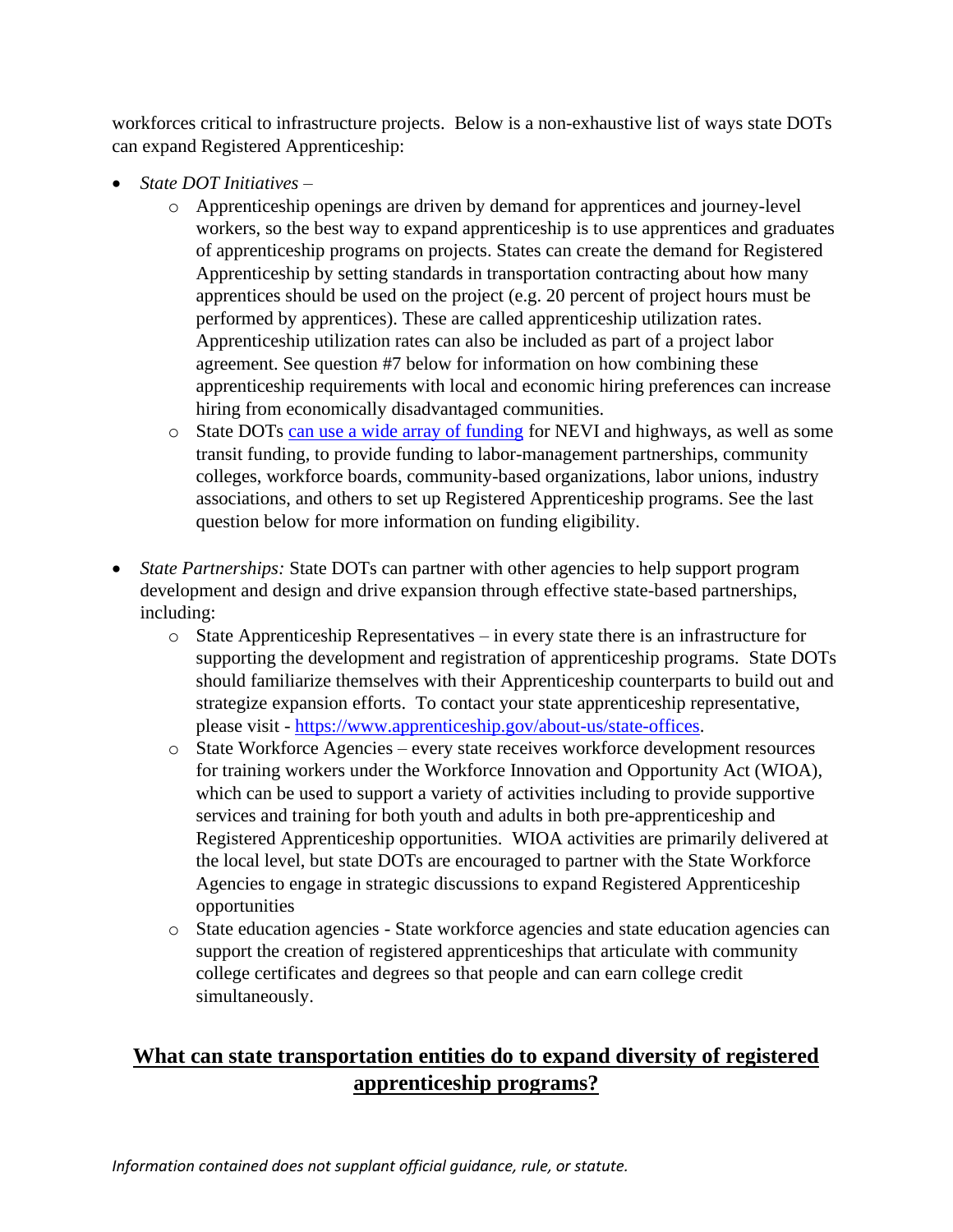Women, people of color, people with disabilities, and others have historically been underrepresented in construction occupations, and particularly in the specialty trades, relative to their representation in the labor force. State DOTs can play a powerful role in helping to expand and diversify the construction industry generally and specialty crafts specifically through Registered Apprenticeship programs. As state DOTs are implementing the Electric Vehicle Charging program they are encouraged to take steps to achieve greater diversity in the workforce.

Some steps that states can take include:

- State DOTs could consider publishing aggregate data about who is in the EV charging workforce, including providing information on how goals for bringing in women, people of color, and other underrepresented groups are being met.
- State DOTs can also partner with State and Local Workforce Development Boards, community colleges, and other postsecondary institutions such as Minority Serving Institutions (MSIs), Historically Black Colleges and Universities (HBCUs), Hispanic Serving Institutions (HSIs), and Tribal Colleges and Universities (TCUs) to develop and hold recruitment events in underrepresented communities with community partners. These efforts can include recruitment for upcoming classes in pre-apprenticeship programs and open recruitments for Registered Apprenticeship programs.
- State DOTs could also develop partnerships with providers focused on groups with specific barriers to employment. For example, state DOTs could consider partnering with their state department of corrections and reentry providers to develop employment opportunities for people with convictions. The Biden-Harris Administration recently released a [comprehensive](https://www.whitehouse.gov/wp-content/uploads/2022/04/Incarceration-to-Employment-Strategy.pdf)  strategy for [Incarceration to Employment opportunities.](https://www.whitehouse.gov/wp-content/uploads/2022/04/Incarceration-to-Employment-Strategy.pdf)
- State DOTs should be aware that steps are needed not only to recruit more individuals from underrepresented groups but also to increase retention of these groups. The continued provision of supportive services is one important tool to help individuals thrive in employment. Supportive services include childcare, emergency cash assistance for items such as tools, work clothing, application fees and other costs of apprenticeship or required pre-employment training, transportation and travel to training and work sites, and services aimed at helping to retain underrepresented groups like mentoring, support groups, and peer networking.

State transportation entities should be aware that Registered Apprenticeship has regulations in place to prevent discrimination and there is an ongoing effort to make Registered Apprenticeship more diverse. State DOTs are encouraged to establish an ongoing partnership with the local OA or SAA office that administers and registers apprenticeship programs in their given jurisdiction. Such a partnership should entail, among other things, a collaborative effort to educate and inform Registered Apprenticeship program sponsors about their EEO obligations under the foregoing regulations, including the maintenance of a workplace for apprentices that is free from discrimination, harassment, violence, and intimidation. In addition, the Department of Labor's EEO webpage contains a discussion of the Universal Outreach Tool (UOT), which can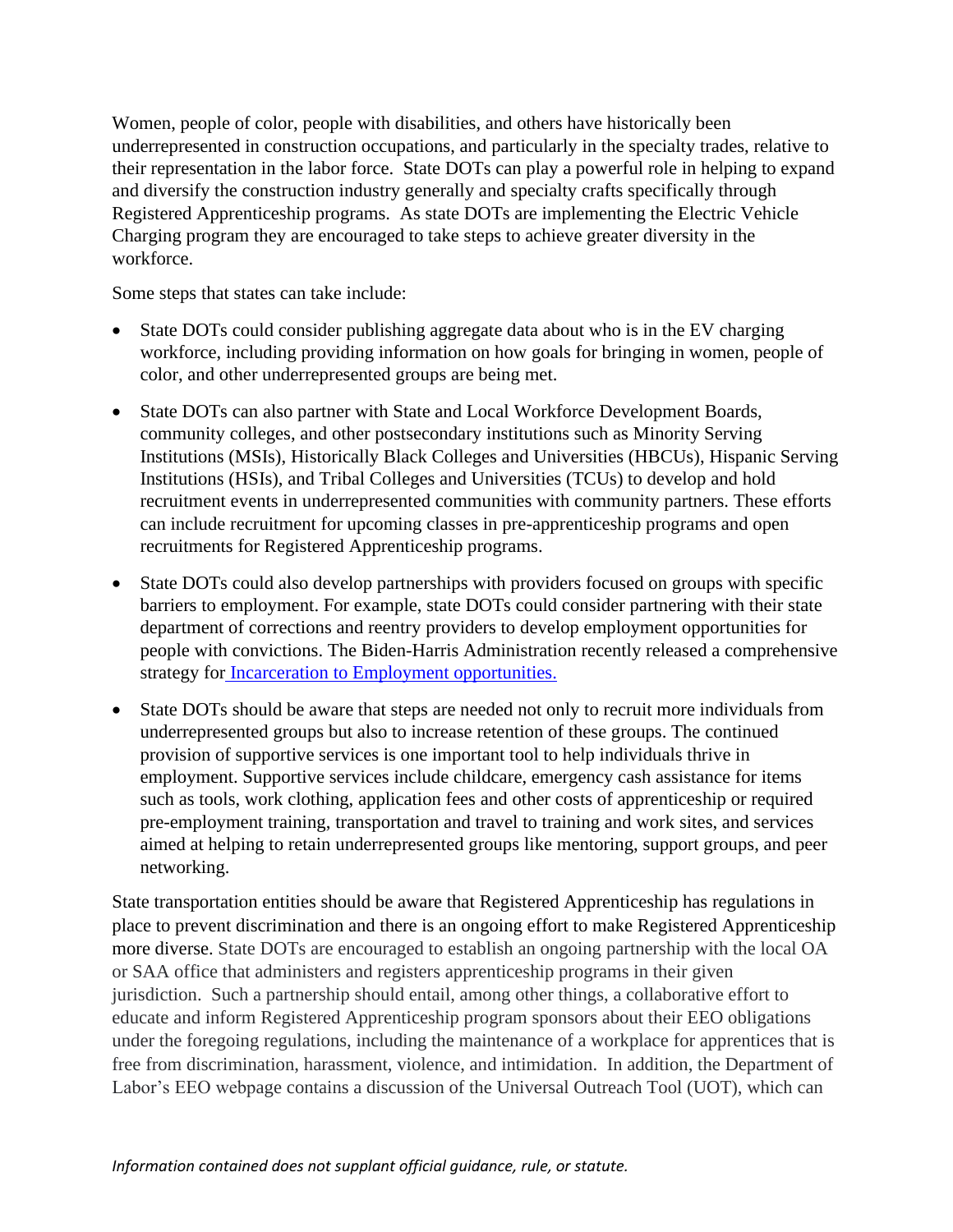be used by program sponsors to identify the availability of a diverse and inclusive apprenticeship workforce in their local areas (the Department of Labor's UOT website can be viewed at: [https://www.apprenticeship.gov/eeo/sponsors/recruit-and-hire/universal-outreach-tool\)](https://gcc02.safelinks.protection.outlook.com/?url=https%3A%2F%2Fwww.apprenticeship.gov%2Feeo%2Fsponsors%2Frecruit-and-hire%2Funiversal-outreach-tool&data=05%7C01%7CRidgeway.Andrew%40dol.gov%7C60ca5a4782574f07089a08da44b95bd2%7C75a6305472044e0c9126adab971d4aca%7C0%7C0%7C637897860303769164%7CUnknown%7CTWFpbGZsb3d8eyJWIjoiMC4wLjAwMDAiLCJQIjoiV2luMzIiLCJBTiI6Ik1haWwiLCJXVCI6Mn0%3D%7C3000%7C%7C%7C&sdata=8ofGqGvMGq21w3FQi5yzDFSqzV5lRcR%2B8bw37OVQlxc%3D&reserved=0).

### **What standards exist within registered apprenticeship regarding diversity?**

Registered Apprenticeship is a powerful tool for growing the American economy and training its workforce. The sponsors of these programs can play a vital role in ensuring that their apprenticeship programs are accessible to all individuals seeking to enroll, and tapping into the strengths and talents of America's increasingly diverse labor pool so that that their programs are broadly reflective of the demographic composition of the communities in which they operate. Since 1963, the Department of Labor has administered an EEO regulation for Registered Apprenticeship programs that prohibits discrimination against apprentices and applicants for apprenticeship (the current version of this regulation, at 29 CFR part 30, can be viewed at this link: [https://www.govinfo.gov/content/pkg/CFR-2021-title29-vol1/pdf/CFR-2021-title29-vol1](https://gcc02.safelinks.protection.outlook.com/?url=https%3A%2F%2Fwww.govinfo.gov%2Fcontent%2Fpkg%2FCFR-2021-title29-vol1%2Fpdf%2FCFR-2021-title29-vol1-part30.pdf&data=05%7C01%7CRidgeway.Andrew%40dol.gov%7C60ca5a4782574f07089a08da44b95bd2%7C75a6305472044e0c9126adab971d4aca%7C0%7C0%7C637897860303769164%7CUnknown%7CTWFpbGZsb3d8eyJWIjoiMC4wLjAwMDAiLCJQIjoiV2luMzIiLCJBTiI6Ik1haWwiLCJXVCI6Mn0%3D%7C3000%7C%7C%7C&sdata=%2BYmRGoNYTkbINKx9FeL%2Bc%2F1x41d1R58IcEWvBf%2BGdJQ%3D&reserved=0) [part30.pdf\)](https://gcc02.safelinks.protection.outlook.com/?url=https%3A%2F%2Fwww.govinfo.gov%2Fcontent%2Fpkg%2FCFR-2021-title29-vol1%2Fpdf%2FCFR-2021-title29-vol1-part30.pdf&data=05%7C01%7CRidgeway.Andrew%40dol.gov%7C60ca5a4782574f07089a08da44b95bd2%7C75a6305472044e0c9126adab971d4aca%7C0%7C0%7C637897860303769164%7CUnknown%7CTWFpbGZsb3d8eyJWIjoiMC4wLjAwMDAiLCJQIjoiV2luMzIiLCJBTiI6Ik1haWwiLCJXVCI6Mn0%3D%7C3000%7C%7C%7C&sdata=%2BYmRGoNYTkbINKx9FeL%2Bc%2F1x41d1R58IcEWvBf%2BGdJQ%3D&reserved=0). The Department of Labor has also established a detailed webpage for sponsors in addressing the application of these EEO requirements at: [https://www.apprenticeship.gov/eeo.](https://gcc02.safelinks.protection.outlook.com/?url=https%3A%2F%2Fwww.apprenticeship.gov%2Feeo&data=05%7C01%7CRidgeway.Andrew%40dol.gov%7C60ca5a4782574f07089a08da44b95bd2%7C75a6305472044e0c9126adab971d4aca%7C0%7C0%7C637897860303769164%7CUnknown%7CTWFpbGZsb3d8eyJWIjoiMC4wLjAwMDAiLCJQIjoiV2luMzIiLCJBTiI6Ik1haWwiLCJXVCI6Mn0%3D%7C3000%7C%7C%7C&sdata=2LcVt%2B9GEqRfleJj4pUUJthn%2Fn9R%2BoSJLv24dleZ8uo%3D&reserved=0) However, in order for Registered Apprenticeships to realize their full potential for improving the working lives of underserved populations such as women, communities of color, and individuals with disabilities, it is vital that key apprenticeship stakeholders adopt a more intentional approach to ensuring that all such programs are

characterized by diversity, equity, inclusion, and accessibility (DEIA) principles. High-quality, inclusive Registered Apprenticeship programs can play a crucial role in breaking down longstanding racial, ethnic, disability, and gender-based barriers to accessing family-sustaining careers in a wide variety of industries and occupations. Supporting DEIA also benefits employers who gain greater access to a larger pool of qualified workers from diverse backgrounds.

# **What steps can state transportation entities and other state agencies take to expand pre-apprenticeship programs or other pathways into registered apprenticeship and increase diversity at the same time?**

Often times, short-term training programs help individuals to prepare to enter a registered apprenticeship program. These are referred to as pre-apprenticeship or apprenticeship readiness programs. These programs often focus on underrepresented populations and can be a good way to help these populations move into registered apprenticeship. Such programs work best when they are responsive to the needs of the target population and articulate into apprenticeship programs. State transportation agencies may want to expand these programs. Below are some steps that can be taken.

• States transportation entities could collaborate with state workforce agencies to identify programs that are effective in preparing people for Registered Apprenticeship and steer more people into those programs. Some states may be able to use state workforce system data for this or they could ask major contractors and unions about their hiring practices to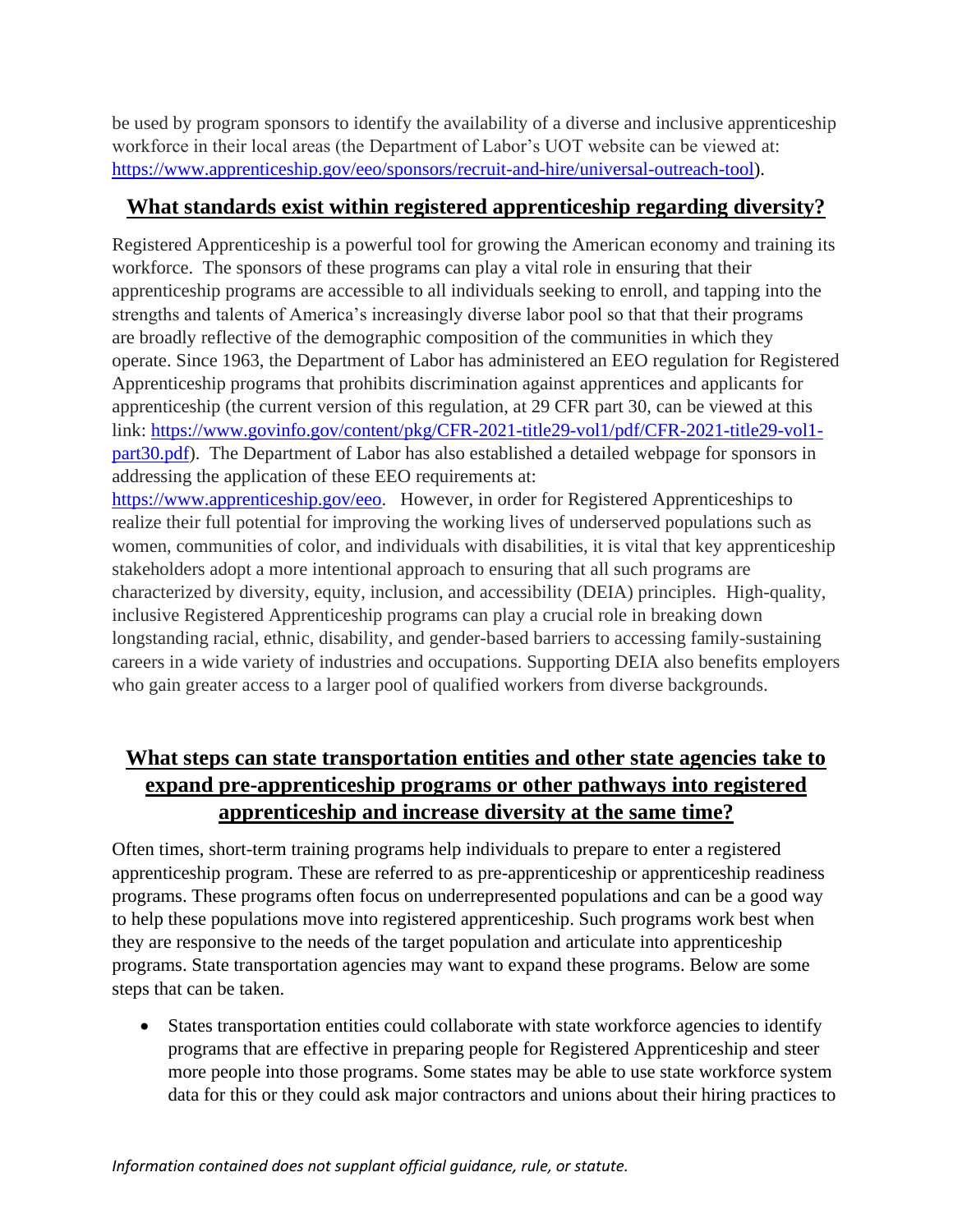learn which programs are currently getting people into Registered Apprenticeship programs. State workforce agencies could inform the development of outreach and recruitment materials that could include maps, lists, and directories of available programs. They could also train job counselors across the system on these programs so that jobseekers can learn about the programs. States can also recommend these programs to people receiving Unemployment Insurance.

- States transportation agencies can scale programs that are working by providing funding both to programs and to individuals wanting to go through programs. Pre-apprenticeship programs and other training programs leading to registered apprenticeship may not be covered by traditional financial assistance for education. Even when programs are free to participants, a small living stipend can help people to complete the short-term programs, which often require them to leave their current jobs.
- States transportation agencies can provide funding for more pre-apprenticeship programs that fill existing gaps and should collaborate with state workforce agencies to understand what funding streams may already exist that they could supplement. Creating preapprenticeship programs should be done in partnership with employers, unions, community colleges, or other training providers. Pre-apprenticeship programs should be available to *meet all individuals where they are starting*. State transportation agencies and state workforce agencies should consider whether there are gaps for adults with particular barriers to employment. Commonly there are gaps in programs to meet the needs of the following populations: individuals with a criminal record, Individuals who need childcare support, individuals with a disability, individuals with limited English proficiency, and individuals with below basic math skills.
- Quality pre-apprenticeship programs facilitate access to appropriate supportive services during the program; these supportive services may continue after the participant leaves the pre-apprenticeship program and enters a registered apprenticeship. Services may include counseling, transportation assistance, childcare, and rehabilitative services, among others. State Departments of Transportation can collaborate with workforce agencies to make sure these supportive services are available.
- State transportation agencies could also work with their state departments of education and board of technical colleges to create secondary and post-secondary programs that could lead into registered apprenticeship. State Perkins funding could be leveraged for these activities.

# **How can states use local and economic hiring preferences to ensure that disadvantaged communities benefit from added job growth?**

Local and economic hiring preferences are provisions in a contract requiring a contractor on a project to employ workers or apprentices/trainees from a specified target group or population State DOTs can utilize local and economic hiring preferences for the use of labor in construction of many federally funded projects sponsored by a state or local jurisdiction, when permitted under state law. These hiring preferences could be used when contracting with EV charging